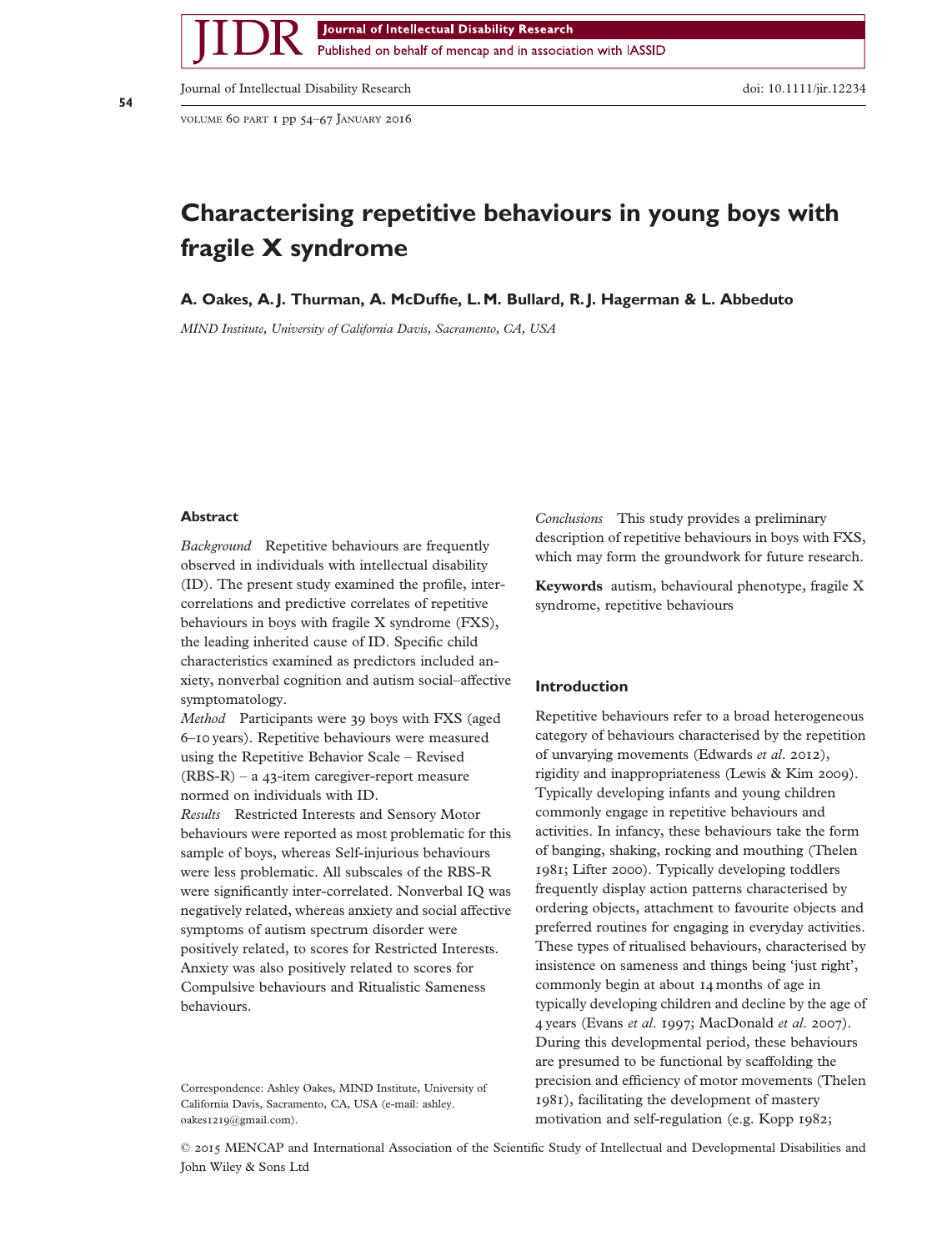Jennings 2002) or serving as a mechanism to alleviate anxiety (Evans et al. 1997).

If repetitive behaviours persist later on in development, there can come a time when the presence of these behaviours begins to impede day-today functioning by creating a barrier to learning and social interaction (Leekam et al., 2011). In fact, repetitive behaviours are frequently observed in a wide range of developmental [e.g. ID and developmental disabilities and autism spectrum disorder (ASD)] and psychiatric (e.g. schizophrenia and obsessive–compulsive disorder) conditions (e.g. Parkinson disease). Motor stereotypies occur more frequently in younger and more developmentally delayed individuals with autism, whereas preoccupations, restricted interests and obsessions are more often observed in individuals on the spectrum with higher language and cognitive abilities (Bishop et al. 2006; Richler et al. 2010).

Numerous behaviours are included in the broad umbrella of repetitive behaviour, including stereotypies, ritualistic behaviours, obsessive and compulsive behaviours, restricted interests, perseverations and self-injurious behaviours. Furthermore, the likelihood of specific behaviours varies across disorders (Moss et al. 2009). Numerous categorisation approaches have also been utilised in the investigation of repetitive behaviours. Some researchers have argued for the use of broad categorical classifications (e.g. motorically based behaviours and/or sensory behaviours and higher cognitively based behaviours), whereas others have argued that these broad categories may be too simplistic and mask more subtle, but important, differences in the topographies and functions of repetitive behaviours within and across disorders. For example, there are likely a variety of mechanisms (e.g. cognitive, communicative and anxiety) underlying the presence of repetitive behaviours, which impacts the management of these behaviours (Leekam et al., 2011). That is, repetitive behaviours that serve as a method of alleviating anxiety in one child likely warrants a different management approach than repetitive behaviours that serve as a method of obtaining a preferred object.

The current study was designed to describe patterns of repetitive behaviours in children with fragile X syndrome (FXS), the leading inherited cause of ID (Crawford et al. 2001). Clinical reports suggest that repetitive behaviours are ubiquitous in boys with the full mutation of this disorder, although these behaviours have not been thoroughly described or characterised. Given that the full mutation of FXS in boys is also associated with high rates of ID, anxiety and ASD symptoms (Hagerman 2006; Harris et al. 2008; Hessl et al. 2009; Cordiero et al. 2011), the factors that drive the emergence of repetitive behaviours in FXS remain poorly understood. Clearly, there are many ways in which repetitive behaviours can be categorised in individuals with ID and development disabilities. Thus, it is important to acknowledge that any particular approach will affect the profile of the repetitive behaviours obtained.

# Fragile X syndrome

It is estimated that 1 in 4000 boys and 1 in 6000 to 8000 girls are affected with FXS [Centers for Disease Control and Prevention (CDC) 2011]. FXS is caused by a mutation of the fragile X mental retardation 1 gene (FMR1; Verkerk et al. 1991) on the X chromosome, and this mutation interferes with the production of the fragile X mental retardation protein (Bell *et al.* 1991). The normal *FMR1* allele is comprised of 5–54 CGG repeats. Individuals with the 'full mutation' have expansions exceeding 200 repeats and typically display the FXS behavioural phenotype (Oostra & Willemsen 2003). Because it is an X-linked condition, FXS is more common in boys than girls, and boys are more severely affected given the protective presence of an unaffected X chromosome in girls (Crawford et al. 2001). Due to this difference in phenotypic expression, the current study focused only on boys with FXS.

Although there is variability in the expression of behavioural symptoms in boys with FXS, a specific behavioural phenotype is characteristically observed. Approximately 85% of boys with full mutation FXS have IQs less than 70 (Hagerman 2006; Hessl et al. 2009). The majority of boys with FXS also meet the criteria for an anxiety disorder, including social phobias, generalised anxiety and obsessive– compulsive disorder (Hessl et al. 2008; Cordiero et al. 2011; Hall et al. 2012). In addition, boys with FXS are likely to have delays, relative to age expectations, in multiple domains of language, including vocabulary, morphosyntax and the functional use of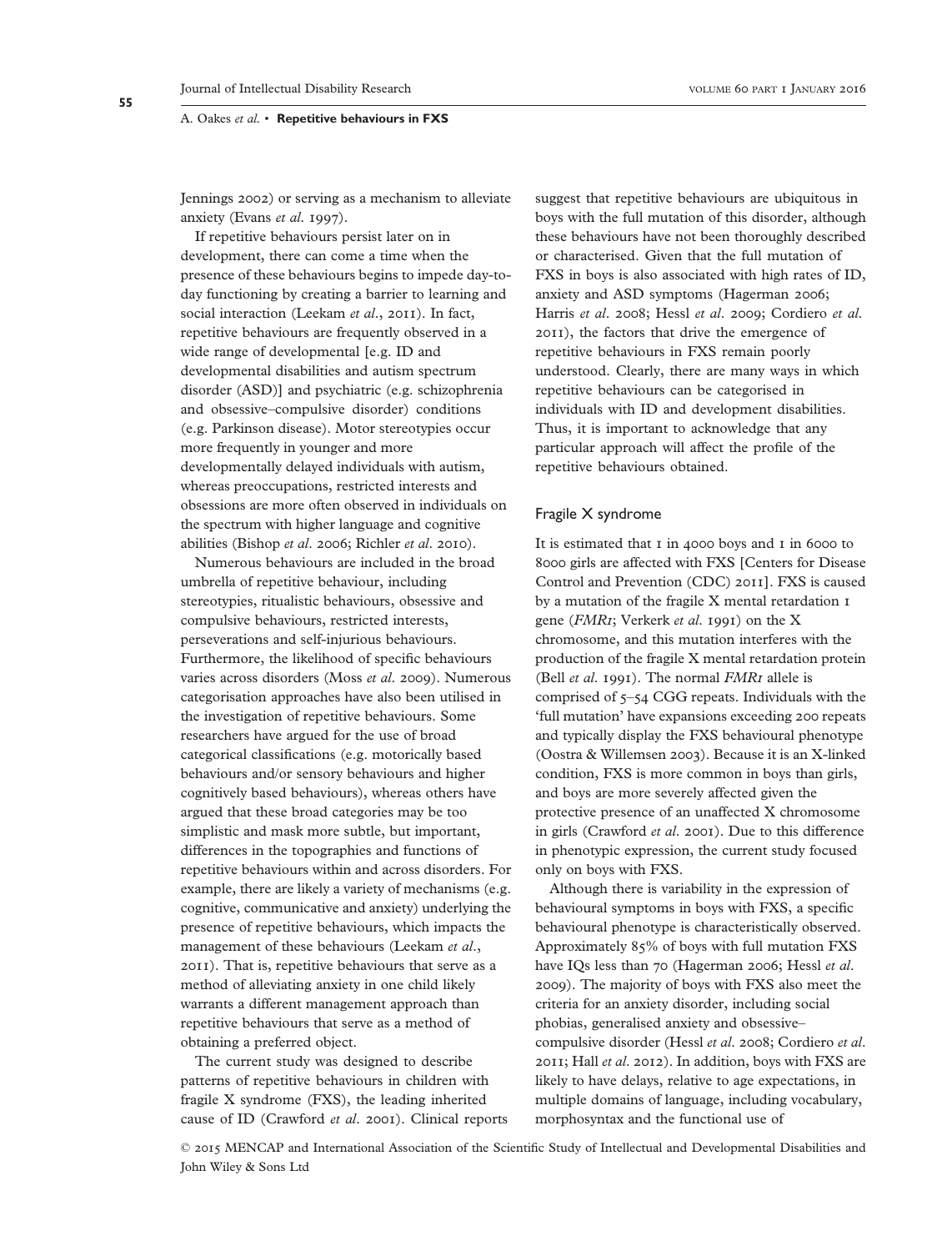conversational language for social communication (Abbeduto et al. 2007).

The limited evidence available suggests that the FXS phenotype is associated with increased risk for repetitive behaviours. Verbal perseveration is frequently described in boys with FXS and considered by some researchers to be a hallmark feature of the behavioural phenotype of this disorder (Sudhalter et al. 1990; Abbeduto et al. 2007; Roberts et al. 2008). Compared with other syndromes, researchers have found elevated levels of other types of repetitive behaviours in boys with FXS, including hand flapping, rocking and self-injury (Hagerman 2002).

Although repetitive behaviours have been reported in FXS at a global level, there is limited research characterising the relative rates of different types of repetitive behaviours in FXS or exploring the mechanisms that underlie their development. Such research is important given that different subcategories of repetitive behaviour may have different neurobiological underpinnings and different behavioural correlates, with these differences affecting the potential efficacy of different behavioural or pharmacological treatments. Recently, Wolff and colleagues (Wolff et al. 2012) used the Repetitive Behavior Scale – Revised (RBS-R; Bodfish et al. 2000) to examine the profile of repetitive behaviours present in a group of 27 preschool-aged boys with FXS. Results indicated that ratings were highest for stereotyped and sameness behaviours and the lowest for compulsive, ritualistic and self-injurious behaviours.

Utilising the Repetitive Behavior Questionnaire (RBQ), which shares some individual items with the RBS-R, Moss & colleagues (2009) examined the presence of repetitive behaviours across six groups of individuals with IDs including boys with FXS who ranged in age from 6 to 47 years. Participants with FXS were reported to have significantly more repetitive behaviours than at least two other disability groups in the categories of compulsive behaviour, insistence on sameness and repetitive speech. In terms of individual behaviour items, Moss & colleagues (2009) reported that boys with FXS scored significantly higher than at least two other ID groups in hand stereotypies, tidying up, lining up, preference for routine, just right behaviours and three types of verbal perseveration including

restricted conversation, repetitive phrases and echolalia.

Because Wolff et al. examined repetitive behaviours in a very young group of children and Moss et al. included boys with FXS who ranged in age from young childhood to adulthood, it is not yet clear whether the profile of repetitive behaviour in boys with FXS remains stable across development or if it differs based upon an individual's degree of delay. Furthermore, there remains much that we do not understand about the FXS behavioural phenotype, including the extent to which the different types of repetitive behaviours associated with FXS emerge from the same or different underlying mechanisms. The present study was designed to begin addressing these gaps by investigating the profile and potential predictors of repetitive behaviours in a group of school-aged boys with FXS.

### Factors relating to repetitive behaviours

Recent studies have shown that 25–60% of individuals with FXS meet the criteria for ASD (e.g. Harris et al. 2008). Qualitatively, it is often the presence of repetitive behaviours that suggests overlap in the behavioural and neurobiological phenotypes of the two disorders (Kau et al. 2004; Baranek et al. 2005; Symons et al. 2010). However, there is growing evidence that the same behavioural symptoms in FXS and ASD may reflect different underlying mechanisms (Gallagher & Hallahan 2012; Wolff et al. 2012; McDuffie et al. 2015). This distinction is important given that behavioural and pharmacological treatments may fail to be effective across a range of disorders if underlying causes differ between disorders.

Indeed, Moss et al. (2009) found that, whereas individuals with FXS displayed the highest frequency and largest number of different topographies of repetitive behaviour relative to individuals with eight other low-incidence neurodevelopmental disorders, only one individual item from the Compulsive subscale of the RBQ (Moss & Oliver 2008) was correlated with ASD symptomatology scores as measured by the Autism Screening Questionnaire (Berument et al. 1999). This finding suggests that many repetitive behaviours commonly seen in FXS may not be associated with other symptoms of ASD. Consistent with this conclusion, other studies have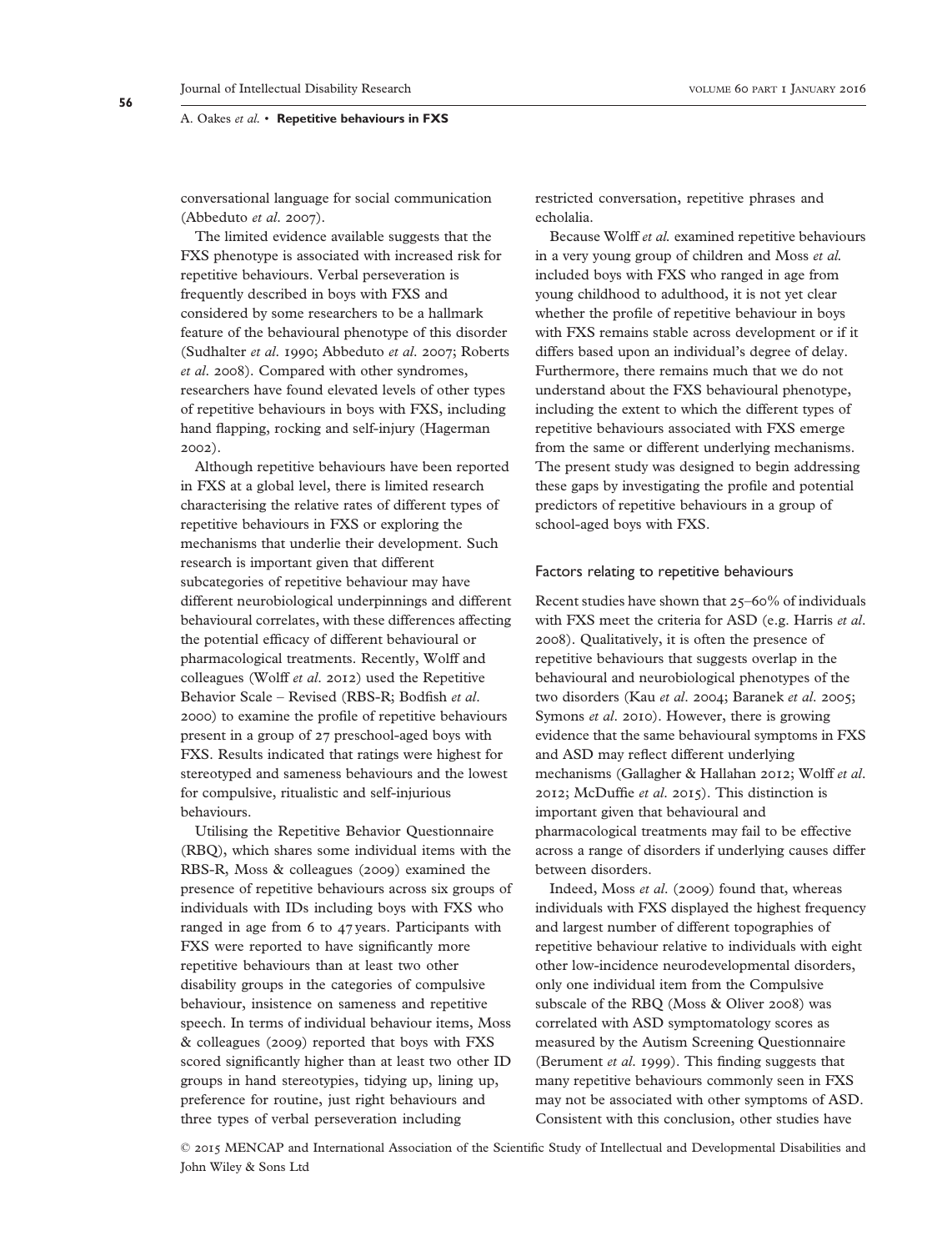found many children with FXS present with compulsive or self-injurious behaviours but show no other symptoms associated with a diagnosis of ASD (Hall et al. 2008; Symons et al. 2003). Furthermore, Wolff et al. (2012) found that both boys with FXS and boys with FXS + ASD had fewer compulsive and ritualistic behaviours than did young boys with nonsyndromic ASD. Taken together, these studies suggest that repetitive behaviours in FXS and nonsyndromic ASD may differ in extent and type and that ASD symptomatology may not be the primary risk factor for the development of repetitive behaviours in FXS.

Thus, it is important to consider factors beyond ASD when investigating the mechanisms underlying repetitive behaviours in FXS. For example, cognitive delays (Kover et al. 2013; Sansone et al., 2014) and anxiety (Cordiero et al. 2011; Talisa et al. 2014) may be important risk factors for the development of at least some types of repetitive behaviours (Miguel et al. 1997; Gabriels et al. 2005). In the case of FXS, therefore, it is possible that high rates of repetitive behaviours covary with lower levels of cognitive functioning as well as with higher levels of anxiety and are orthogonal to the social–affective impairments at the core of an ASD diagnosis. Taken together, these findings suggest that individuals with FXS present with multiple risk factors for the development of repetitive behaviours and that there is a need to determine the correlates of these behavioural symptoms as a first step towards identifying underlying neurobiological mechanisms.

# Research questions

Given the cumulative impact of repetitive behaviours on participation in learning activities, acceptance by peers and family functioning (Boyd et al. 2012), and the implications for treatment, the goal of the current study was to develop a more nuanced description of repetitive behaviours in school-aged boys with the full mutation of FXS. To do this, we used the RBS-R to examine the profile, item-level scores, subscale intercorrelations and longitudinal correlates of repetitive behaviours. In particular, we were interested in examining whether nonverbal IQ, anxiety and social– affective symptoms of ASD were predictively associated with the later presence of repetitive

behaviours in this sample of children. The study addressed the following questions:

- 1. What is the profile of repetitive behaviours for boys with FXS?
- 2. What specific repetitive behaviours are most frequent for boys with FXS?
- 3. What are the inter-correlations among the categories of repetitive behaviours?
- 4. Which participant characteristics predict the various categories of repetitive behaviours later in development?

# Method

# Participants and setting

Participants were 39 boys with FXS who ranged in age from 6 to 10 years ( $M = 7.41$  years) at the initial time point and who participated in a larger, longitudinal project on early word learning. Although other papers have been published from this larger project (McDuffie et al. 2012; McDuffie et al. 2013; Oakes et al. 2013; Kover et al. 2014; McDuffie et al. 2015; Thurman et al. 2014), none has focused on the questions of interest in the present study. Participants were recruited nationally using a variety of sources, including postings to internet listservs and websites, newspaper advertisements, flyers at parent meetings and a university research registry. Prior to participation, documentation confirming a diagnosis of the FMR1 full mutation through molecular genetic testing was provided for each participant. In addition, diagnosis was confirmed during the study through molecular genetic testing of peripheral blood samples (although testing was not performed for three participants: two due to logistical reasons and one due to participant refusal of the blood draw). All participants met the following criteria: English as the native language, speech as the primary means of communication, no uncorrected sensory or physical impairments that would affect participation in the study, and no more than a mild hearing loss, all determined from caregiver report. Written consent was given by all caregivers prior to participation. Within the larger project, testing was implemented at two time points approximately 18 months apart. The Time 1 (T1) visit took place over three consecutive days and the Time 2 (T2) visit was completed in one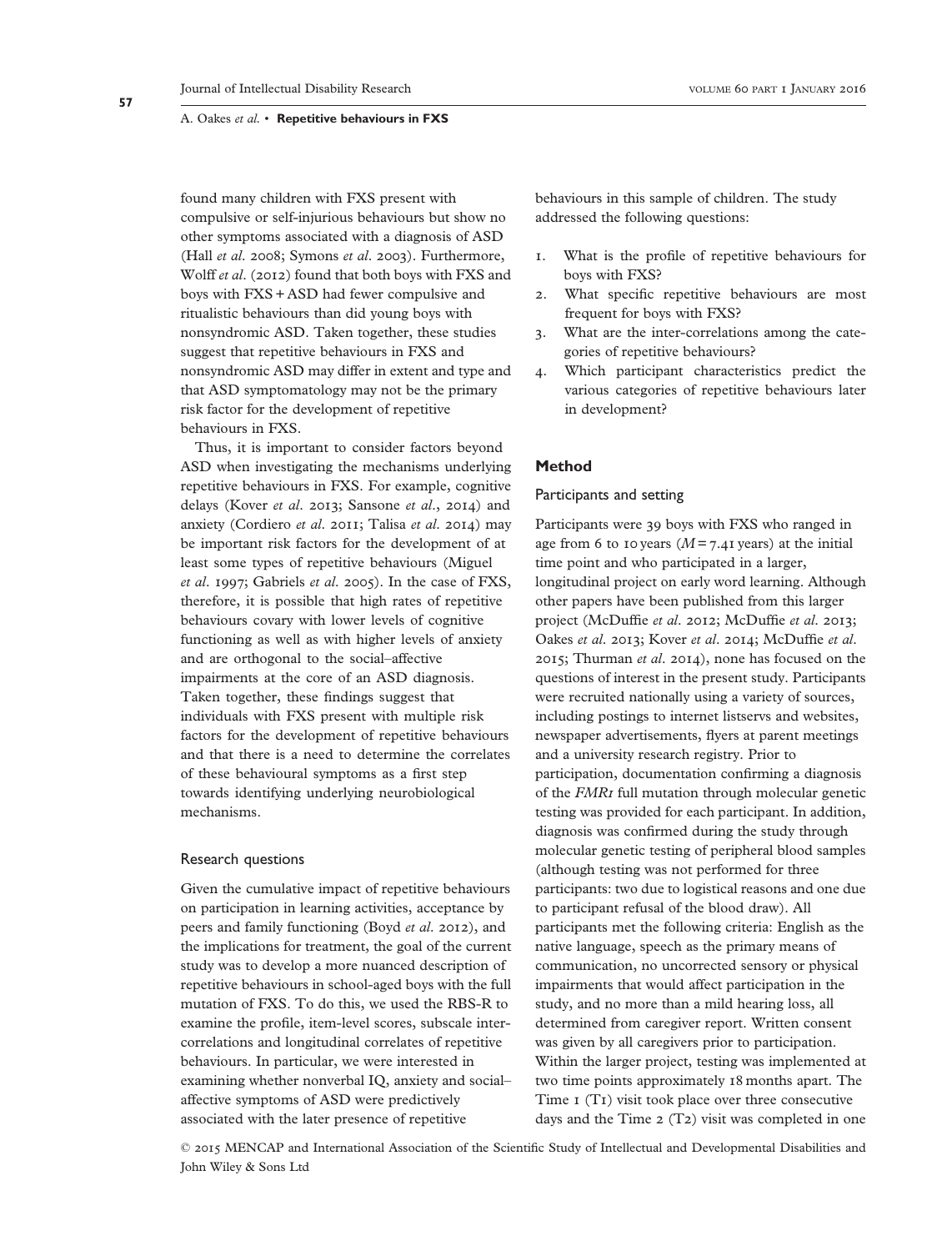day. All sessions were conducted at a university clinic. All assessments were administered by trained examiners.

For inclusion in the present study, participants had relevant data available for both T<sub>I</sub> and T<sub>2</sub>. At T1, participants were administered measures of nonverbal cognitive ability [i.e. Leiter International Performance Scale – Revised (Leiter-R; Roid & Miller 1997)], maladaptive behaviours [i.e. Anxiety, Depression, and Mood Scale (ADAMS; Esbensen et al. 2003)], and autism diagnostic assessments [i.e. Autism Diagnostic Observation Schedule (ADOS; Lord *et al.* 1999)]. Two participants in the current study were unable to complete the Leiter-R; for these two participants, floor scores on the Leiter-R at their chronological age level were used. Participant characteristics are presented in Table 1. The RBS-R (Bodfish et al. 2000) was administered at T2.

### Measures

The RBS-R (Bodfish et al. 2000) is a 43-item caregiver-report measure normed on individuals with ID. Each item is scored on a 4-point Likert scale ranging from 0 (behaviour does not occur) to 3 (behaviour occurs and is a severe problem). Although there are many approaches to the measurement of repetitive behaviours in individuals with ID and

**Table 1** Participant characteristics at time  $1 (n = 39)$ 

|                                           | Mean      | <b>SD</b> |  |
|-------------------------------------------|-----------|-----------|--|
| Chronological age <sup>a</sup>            | 7.41      | 2.03      |  |
| Nonverbal IQ <sup>b</sup>                 | 59.26     | 14.90     |  |
| Anxiety <sup>c</sup>                      | 5.52      | 3.26      |  |
| Autism symptom severity <sup>d</sup>      | 5.90      | 2.11      |  |
|                                           | Frequency |           |  |
| Caucasian                                 | 32        |           |  |
| Mothers with college degrees <sup>e</sup> | 33        |           |  |

<sup>a</sup>at T1;

<sup>b</sup>brief IQ scores from the Leiter-R;

<sup>c</sup>general Anxiety subscale from the ADAMS;

d from the ADOS (Gotham, Pickles, & Lord, 2009);

e<sub>missing</sub> for one participant.

Leiter-R, Leiter International Performance Scale – Revised; AD-AMS, Anxiety, Depression, and Mood Scale; ADOS, Autism Diagnostic Observation Schedule.

development disabilities (i.e. RBQ; Moss et al., 2009), we utilised the RBS-R (Bodfish et al. 2000). The RBS-R has been widely used to characterise the presence of repetitive behaviours, particularly in individuals with autism symptomatology. Multiple studies have empirically evaluated the validity of the factor structure of the RBS-R (Lam & Aman 2007; Mirenda et al. 2010; Bishop et al. 2013; Harrop et al. 2014). Recently, Bishop & colleagues (2013) employed the largest sample to date in their examination of the RBS-R factor structure. Thus, we adopted the Bishop et al. (2013) 5-factor structure and item distribution in the current study. The five subscales included in the current study were as follows: Sensory Motor, Restricted Interests, Selfinjury, Compulsive, and Ritualistic/Sameness. The RBS-R was administered as the T2 outcome measure.

The ADOS (Lord et al. 1999) is a semistructured, direct assessment of communication, social interaction, play/imagination and repetitive behaviours used to evaluate ASD symptoms. The ADOS was administered during the T1 visit by an examiner trained to research reliability standards. Calibrated severity scores for the Social Affective domain of the ADOS (Hus et al. 2012) were used as a longitudinal predictor of repetitive behaviours at T2.

The Leiter-R (Roid & Miller 1997) Brief IQ screener (i.e. Figure Ground, Form Completion, Sequential Order and Repeated Patterns subscales) was collected at the T1 visit. These subtests measure visualisation and fluid reasoning kills and yield a nonverbal IQ score, age-equivalent score and growth score. The Leiter-R is administered in an entirely nonverbal manner and does not require any spoken or written output from the participant. The examiner uses pantomime and nonverbal cues to explain the task and participants respond by pointing or placing shapes or cards in a grid.

The ADAMS (Esbensen et al. 2003) is a 28-item caregiver-report measure. Five subscales are generated from the individual items: Manic/Hyperactive, Depressed Mood, Social Avoidance, General Anxiety, and Obsessive/Compulsive. The General Anxiety subscale of the ADAMS was used as the metric of anxiety for the current study. This scale was completed by caregivers during the T1 visit.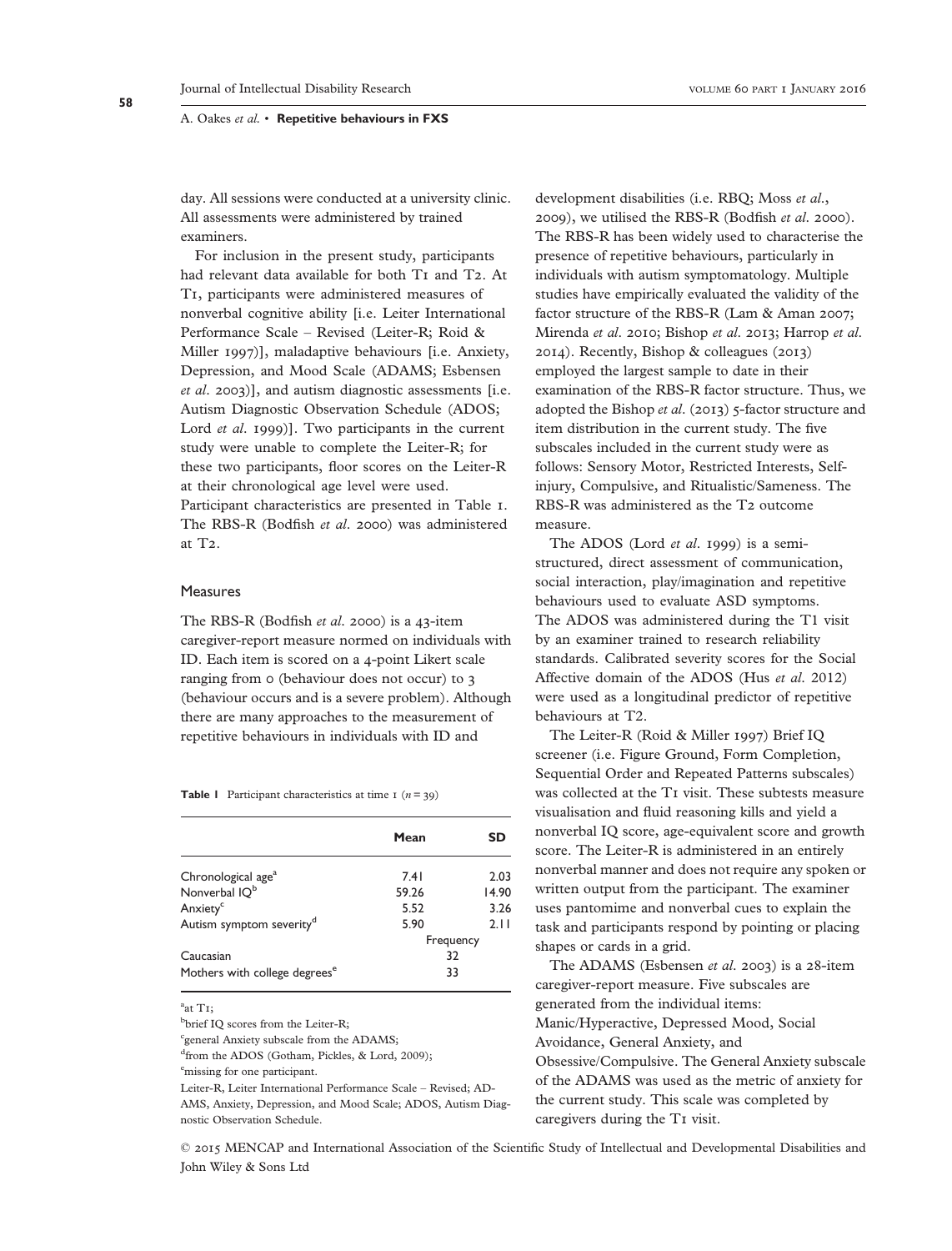# Analysis plan

Mean subscale scores were used to address research questions 1, 3 and 4. Because the data violated the nonparametric assumption of normality, nonparametric analyses were used in the present project. A Friedman's analysis of variance was used to determine if repetitive behaviours differed as a function of the RBS-R subscale. This analysis was followed up with Wilcoxon rank sum tests to determine whether any between subscale differences were significant. We then descriptively examined caregiver ratings on the individual items within each subscale by graphing the percentage of caregivers who endorsed the presence of individual behaviours as being moderate to severe in nature. Finally, one-tailed Spearman rank correlations were used to evaluate the relations between the different subcategories of repetitive behaviours and to examine the predictive association between child characteristics at T1 and repetitive behaviours at T2. We predicted a negative association between T1 nonverbal IQ and T2 repetitive behaviours and positive correlations between anxiety and social affective symptoms of ASD at T1 and repetitive behaviours at T2.

# **Results**

Profile of repetitive behaviour as measured by the Repetitive Behavior Scale – Revised

Caregiver ratings significantly differed as a function of RBS-R subscale,  $003C7^2$  (4) = 55.67, P < 0.001 (Fig. 1). Wilcoxon tests revealed that Restricted Interests were rated as significantly more of a problem than Self-injury, Compulsive or Ritualistic/Sameness

behaviours ( $Ps < 0.05$ ). In addition, Sensory Motor behaviours were rated as significantly more of a problem than were Self-injurious or Compulsive behaviours. No other significant differences were observed across subscales.

### Item-level examination of repetitive behaviours

We followed up these subscale-level findings with an item-level examination of individual repetitive behaviours (Fig. 2; Table 2). Seven items were included within the Sensory Motor subscale. Of these items, hand/finger stereotypies and sensory difficulties were reported to be most problematic with approximately 49% and 36% of caregivers rating these behaviours as moderate to severe problems, respectively. In contrast, whole body and head stereotypies were reported to be the least problematic behaviours for boys with FXS, with approximately 8% and 0% of caregivers rating these behaviours as moderate to severe problems, respectively. Two items are included in the Restricted Interests subscale: fascination/preoccupation with one subject or activity and strongly attached to one specific object. These items were relatively comparable with approximately 44% and 39%, of caregivers rating these behaviours as moderate to severe problems, respectively. In terms of Self-injury, 15% of caregivers reported hitting self with a body part to be a moderate to severe problem in their sons with FXS. All other behaviours in the Self-injury subscale were seldom endorsed as a moderate or severe problem (<8%).

Of the 10 items within the Compulsive subscale, two behaviours emerged as problematic: 26% of caregivers reported completeness (e.g. must have



Figure 1 Mean rating scores for the five Repetitive Behavior Scale – Revised subscales.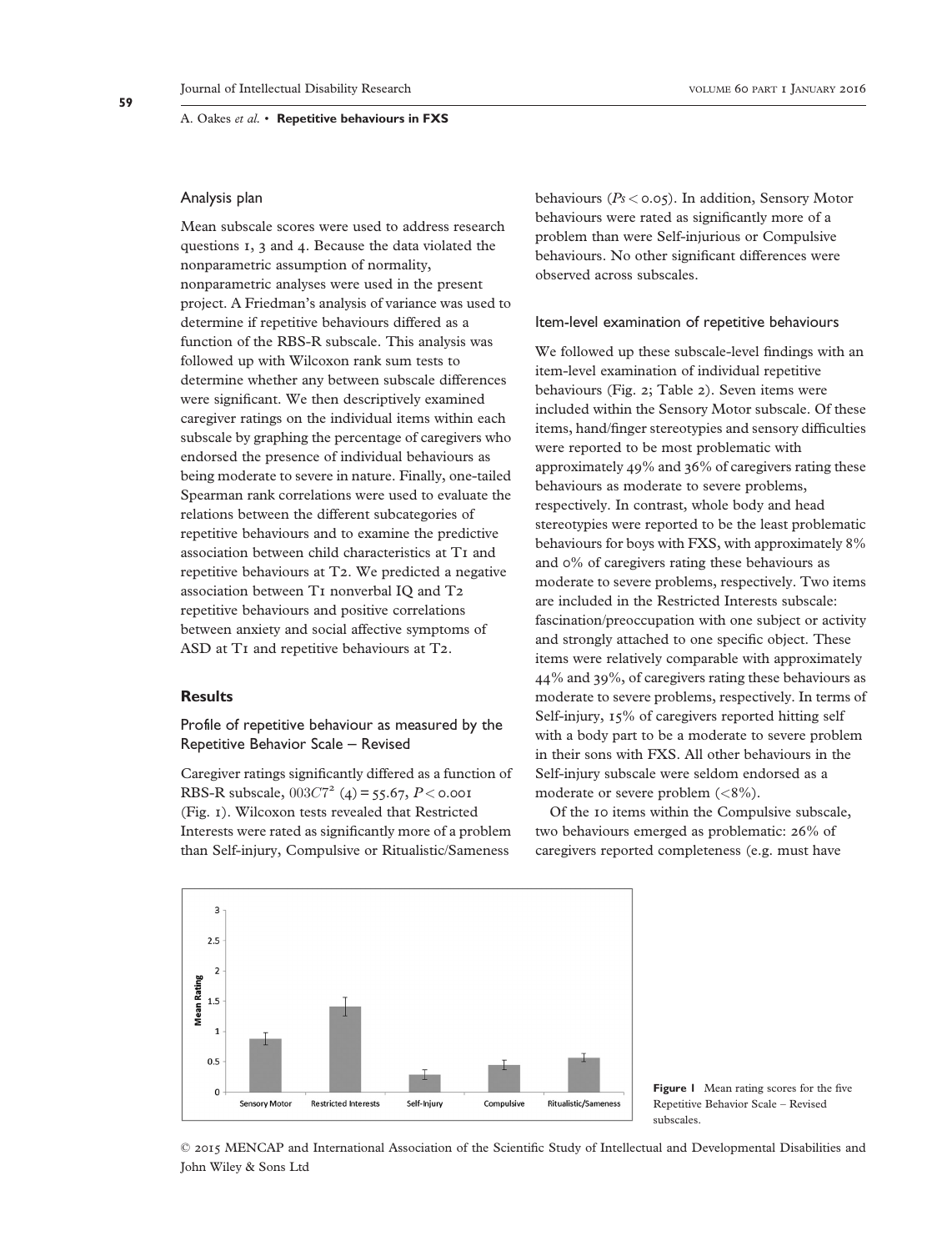

Figure 2 Percentage of caregivers reporting behaviours to be a moderate to severe problem.

doors opened or closed and takes all items out of a container or area) to be a moderate to severe problem and 28% of caregivers reported sleeping/bedtime rituals to be a moderate to severe problem. Finally, of the 11 items within the Ritualistic/Sameness subscale, 26% of caregivers reported visiting new places as a moderate to severe problem, and 36% of caregivers reported resisting changing activities/difficulties with transitions as a moderate to severe problem.

# Inter-correlations across the Repetitive Behavior Scale – Revised subscales

Spearman correlation coefficients were used to examine associations between the five RBS-R subscales. These analyses indicated that all of the RBS-R subscales were significantly inter-correlated (Table 3).

# Relations between T1 participant characteristics and repetitive behaviours at T2

Spearman correlations were also used to examine the extent to which nonverbal IQ, anxiety and ASD social–affective symptomatology at T1 were predictively correlated with the RBS-R subscales at T2 (Table 4). The ADAMS General Anxiety subscale was significantly and positively related to the RBS-R Restricted Interests ( $P = 0.02$ ), Compulsive ( $P = 0.02$ ) and Ritualistic/Sameness ( $P = 0.003$ ) subscales. The Leiter-R Brief IQ was significantly and negatively

related to the RBS-R Restricted Interests subscale  $(P= 0.03)$ . Finally, ASD social–affective symptomatology was significantly and positively associated with the RBS-R Restricted Interests subscale  $(P = 0.03)$ .

# **Discussion**

In this study, we sought to develop a more nuanced understanding of repetitive behaviours in school-age boys with FXS. To achieve this goal, we described the subscale-level and item-level profiles of repetitive behaviours reported by mothers and examined the inter-correlations among different categories of repetitive behaviours. Additionally, we evaluated several child characteristics as potential longitudinal predictors of different categories of repetitive behaviours. Insight into the presence and correlates of repetitive behaviours in FXS can help to further elucidate the behavioural phenotype of this neurodevelopmental disorder with the ultimate goal of identifying appropriate pharmacological and behavioural targets for intervention. Such insights are also conceptually useful in deriving theoretical models of repetitive behaviours in FXS that can then be compared with profiles and predictors for other neurodevelopmental disorders.

Using the RBS-R, a widely used informant report measure of repetitive behaviours, we found that some classes of repetitive behaviours were more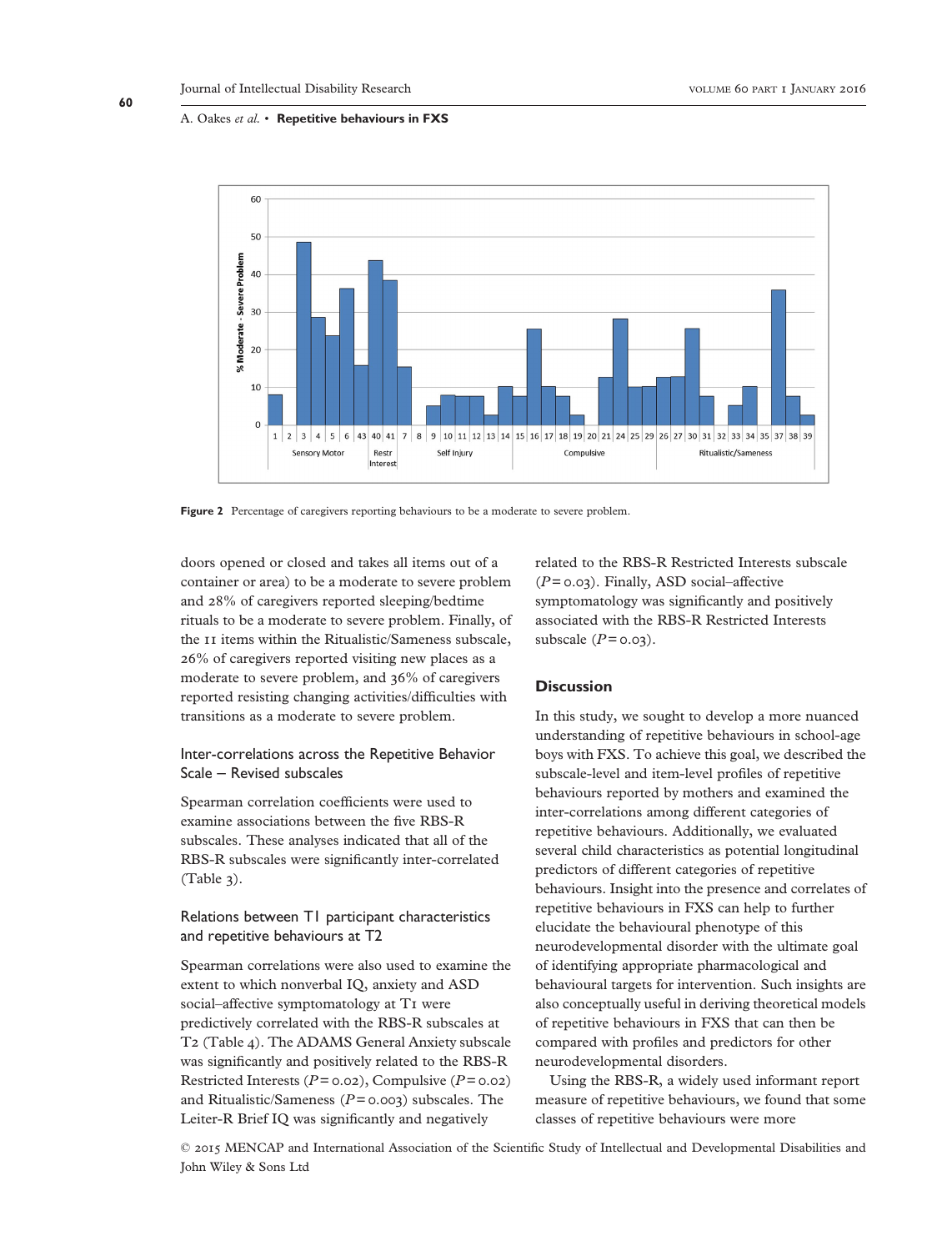Table 2 Repetitive Behavior Scale – Revised (RBS-R) items and subscales according to Bishop et al.'s (2013) 5-factor structure

Table 3 Concurrent associations across RBS-R subscale scores

| <b>Subscale</b>      | Item                                           |  |  |
|----------------------|------------------------------------------------|--|--|
| <b>Sensory Motor</b> | I. Whole body                                  |  |  |
|                      | 2. Head                                        |  |  |
|                      | 3. Hand/finger                                 |  |  |
|                      | 4. Locomotion                                  |  |  |
|                      | 5. Object usage                                |  |  |
|                      | 6. Sensory                                     |  |  |
|                      | 43. Fascination, preoccupation with            |  |  |
|                      | movement                                       |  |  |
| Restricted           | 40. Fascination, preoccupation with one        |  |  |
| Interest             | subject or activity                            |  |  |
|                      | 41. Strongly attached to one specific object   |  |  |
| Self-injury          | 7. Hits self with body part                    |  |  |
|                      | 8. Hits self against surface or object         |  |  |
|                      | 9. Hits self with object                       |  |  |
|                      | 10. Bites self                                 |  |  |
|                      | 11. Pulls                                      |  |  |
|                      | 12. Rubs or scratches self                     |  |  |
|                      | 13. Inserts finger or object                   |  |  |
|                      | 14. Skin picking                               |  |  |
| Compulsive           | 15. Arranging/ordering                         |  |  |
|                      | 16. Completeness                               |  |  |
|                      | 17. Washing/cleaning                           |  |  |
|                      | 18. Checking                                   |  |  |
|                      | 19. Counting                                   |  |  |
|                      | 20. Hoarding/saving                            |  |  |
|                      | 21. Repeating                                  |  |  |
|                      | 24. Sleeping/bedtime                           |  |  |
|                      | 25. Self-care (bathroom and dressing)          |  |  |
|                      | 29. Insists that things remain in the same     |  |  |
|                      | place(s)                                       |  |  |
| Ritualistic/         | 26. Travel/transportation                      |  |  |
| Sameness             |                                                |  |  |
|                      | 27. Play/leisure                               |  |  |
|                      | 30. Objects to visiting new places             |  |  |
|                      | 31. Becomes upset it interrupted in what       |  |  |
|                      | he/she is doing                                |  |  |
|                      | 32. Insists on walking in a particular pattern |  |  |
|                      | 33. Insists on sitting at the same place       |  |  |
|                      | 34. Dislikes changes in appearance or          |  |  |
|                      | behaviour of the people around him/her         |  |  |
|                      | 35. Insists on using a particular door         |  |  |
|                      | 37. Resists changing activities; difficulty    |  |  |
|                      | with transitions                               |  |  |
|                      | 38. Insists on same routine, household,        |  |  |
|                      | school or work schedule everyday               |  |  |
|                      | 39. Insists that specific things take place at |  |  |
|                      | specific times                                 |  |  |

problematic than others for boys with FXS. Ritualistic/Sameness and Sensory Motor behaviours were frequently endorsed as problematic, whereas

Restricted Self-Interests injury Compulsive Sameness Ritualistic/ nsory ntor  $r = 0.56*$   $r = 0.55**$   $r = 0.38*$   $r = 0.65**$ **stricted** terests  $r = 0.32^*$   $r = 0.39^{**}$   $r = 0.59^{**}$ If-injury  $r = 0.35^*$   $r = 0.36^*$  $r = 0.65**$ 

 $P <$  0.01,

 $\ge$  0.05, one-tailed

RBS-R, Repetitive Behavior Scale – Revised.

able 4 Longitudinal associations between child characteristics at ne I and RBS-R subscale scores 18 months later

|                      | <b>Nonverbal</b><br>IQ <sup>a</sup> | <b>Anxiety</b> <sup>b</sup> | <b>ADOS</b><br>social-<br>affective<br>domain <sup>c</sup> |
|----------------------|-------------------------------------|-----------------------------|------------------------------------------------------------|
| <b>Sensory Motor</b> | $r = -0.05$                         | $r = 0.20$                  | $r = 0.05$                                                 |
| Restricted           | $r = -0.33*$                        | $r = 0.33*$                 | $r = 0.31*$                                                |
| Interests            |                                     |                             |                                                            |
| Self-injury          | $r = 0.09$                          | $r = -0.01$                 | $r = 0.03$                                                 |
| Compulsive           | $r = 0.13$                          | $r = 0.36*$                 | $r = 0.16$                                                 |
| Ritualistic/         | $r = 0.007$                         | $r = 0.44$ **               | $r = 0.05$                                                 |
| <b>Sameness</b>      |                                     |                             |                                                            |

 $P <$  0.01,

 $\ge$  0.05, one-tailed;

rief IQ scores from the Leiter-R;

General Anxiety subscale from the ADAMS;

alibrated severity score from the ADOS

RBS-R, Repetitive Behavior Scale – Revised; Leiter-R, Leiter Intertional Performance Scale – Revised; ADAMS, Anxiety, Depression, and Mood Scale; ADOS, Autism Diagnostic Observation hedule.

elf-injury was the least commonly reported type of behaviour. This finding is consistent with the results ported for 3 to 5 year olds with FXS by Wolff  $\&$ lleagues (2012) and suggests that the profile of repetitive behaviours remains stable in FXS from preschool through at least the middle school years.

When considering repetitive behaviours at the individual item level, the four behaviours most commonly reported by caregivers to be a moderate to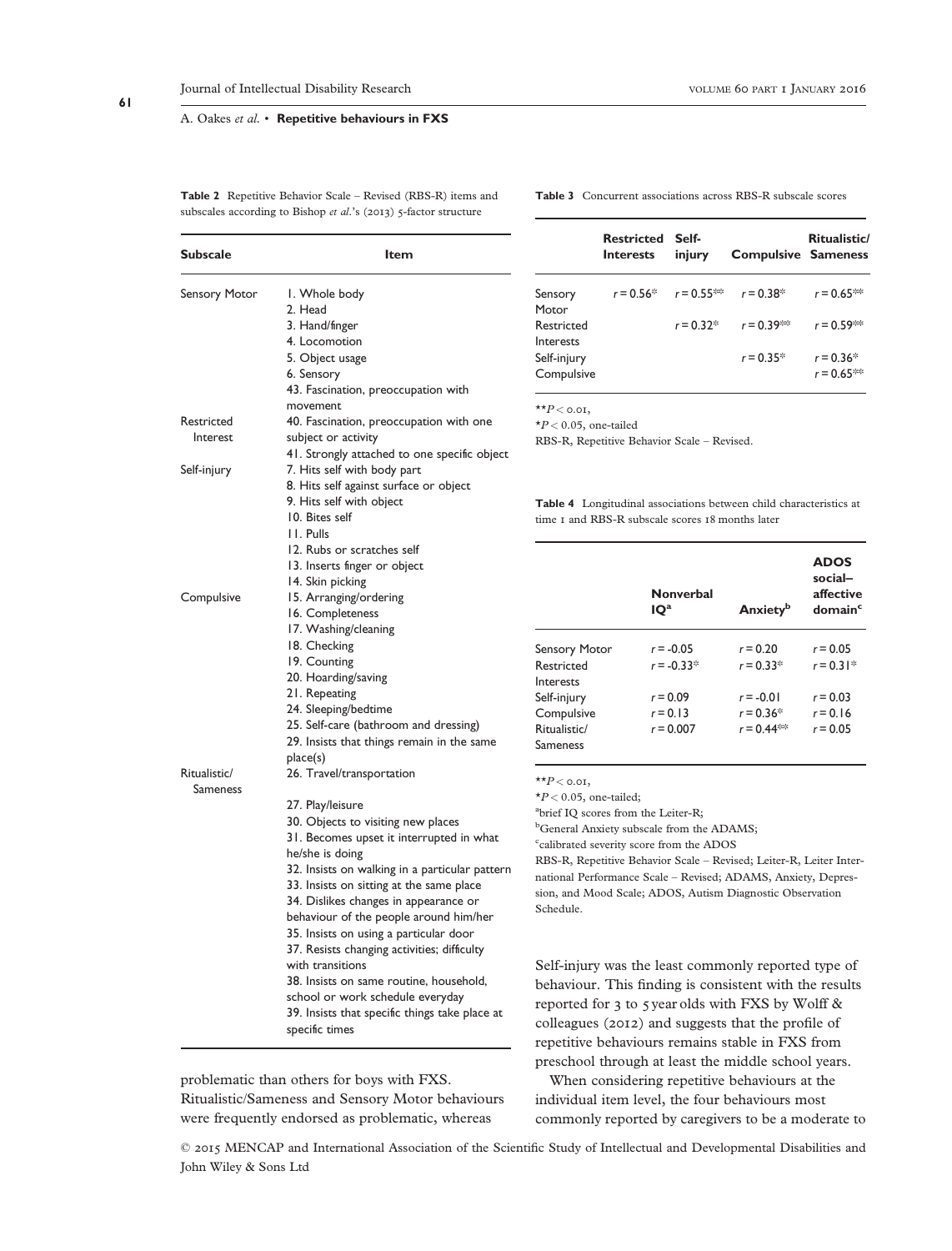severe problem were found in the Sensory Motor and Restricted Interest categories. In the Sensory Motor category, almost half of caregivers reported hand/finger mannerisms (e.g. hand flapping) to be a moderate to severe problem and more than a third of caregivers reported sensory behaviours to be a moderate to severe problem. The two items (i.e. preoccupation with one subject or activity and strong attachment to one specific object) comprising the Restricted Interests category were reported as moderate to severe problems by more than a third of caregivers. The next most commonly reported behaviours were found in the categories of Compulsive and Ritualistic/Sameness behaviours. More than a third of caregivers reported difficulty with transitions as a moderate to severe problem and between a quarter and a third of caregivers reported sleeping/bedtime rituals, completeness (e.g. must have doors opened or closed) and objecting to visiting new places as moderate to severe problems. Once again, at the individual level, Self-injurious behaviours were reported to be least problematic subcategory endorsed in our sample.

It is interesting that self-injurious behaviours were least commonly endorsed as being problematic using the RBS-R. In the Bailey et al. (2008) survey completed by parents of 976 full mutation boys with FXS over the age of 6 years, 41% of parents reported self-injurious behaviour to be problematic for their children. It seems possible that self-injurious behaviours may emerge with age and become more problematic in adolescence and young adulthood, but the discrepancy between reports of self-injury using the RBS-R and the Bailey et al. (2008) parent survey should be noted. There are, however, several potential differences between the ways in which problem behaviours were classified/categorised between our study and the report of the parent survey by Bailey et al. (2008). First, the Bailey study queried self-injurious behaviours as a global category and did not report the percentage of parents who reported individual types of self-injurious behaviours as problematic. If we had added up the individual categories of self-injury reported in the current study, our findings are more comparable with theirs. Additionally, the current study reported only the percentage of children for whom self-injury was a moderate to severe problem. Nevertheless, the mean subscale score for the entire category of different selfinjurious behaviours in the current study was under 1, suggesting these were not seen as problems by parents for the most part.

In terms of the relations between the different types of repetitive behaviours, significant positive associations were observed between all subcategories of repetitive behaviours. The finding that repetitive behaviours seem to covary in FXS could suggest a common underlying mechanism that predisposes the emergence of several different topographies and types of repetitive behaviours. Alternatively, this finding could suggest that a great deal of overlap exists across the category structure of the RBS-R. Thus, it may be that an alternate factor structure would be more helpful in considering the ways in which repetitive behaviours are organised in FXS.

Regardless of the significant associations between all of the examined categories of repetitive behaviour, some authors may argue that self-injurious behaviours represent a distinct category of behaviours that is not accurately classified as a topography of repetitive behaviour. This perspective rests on the argument that self-injurious behaviours, unlike other categories of repetitive behaviours, are often maintained by environmental contingencies (Langthorne et al. 2011). However, other authors have suggested that, over time, behaviours that begin as stereotyped or repetitive may evolve into self-injurious behaviours as social reinforcement from the environment replaces the self-stimulating function of the original repetitive behaviour. According to this viewpoint, nonharmful levels of stereotypy may be maintained and shaped by environmental contingencies, potentially changing in function and topography into more problematic levels of self-injury (Kennedy 2002).

In order to gain insight into the participant characteristics that predict the various types of repetitive behaviours, longitudinal associations between nonverbal IQ, anxiety and social–affective symptoms of ASD and parent report of repetitive behaviours were examined. We found that multiple participant characteristics at T1 predicted scores on the Restricted Interest subscale measured 18 months later. As predicted, a negative association was observed between nonverbal IQ and Restricted Interests subscale of the RBS-R. Additionally, a positive association was observed between levels of anxiety and the severity of social affective symptoms of ASD with this same subscale of the RBS-R.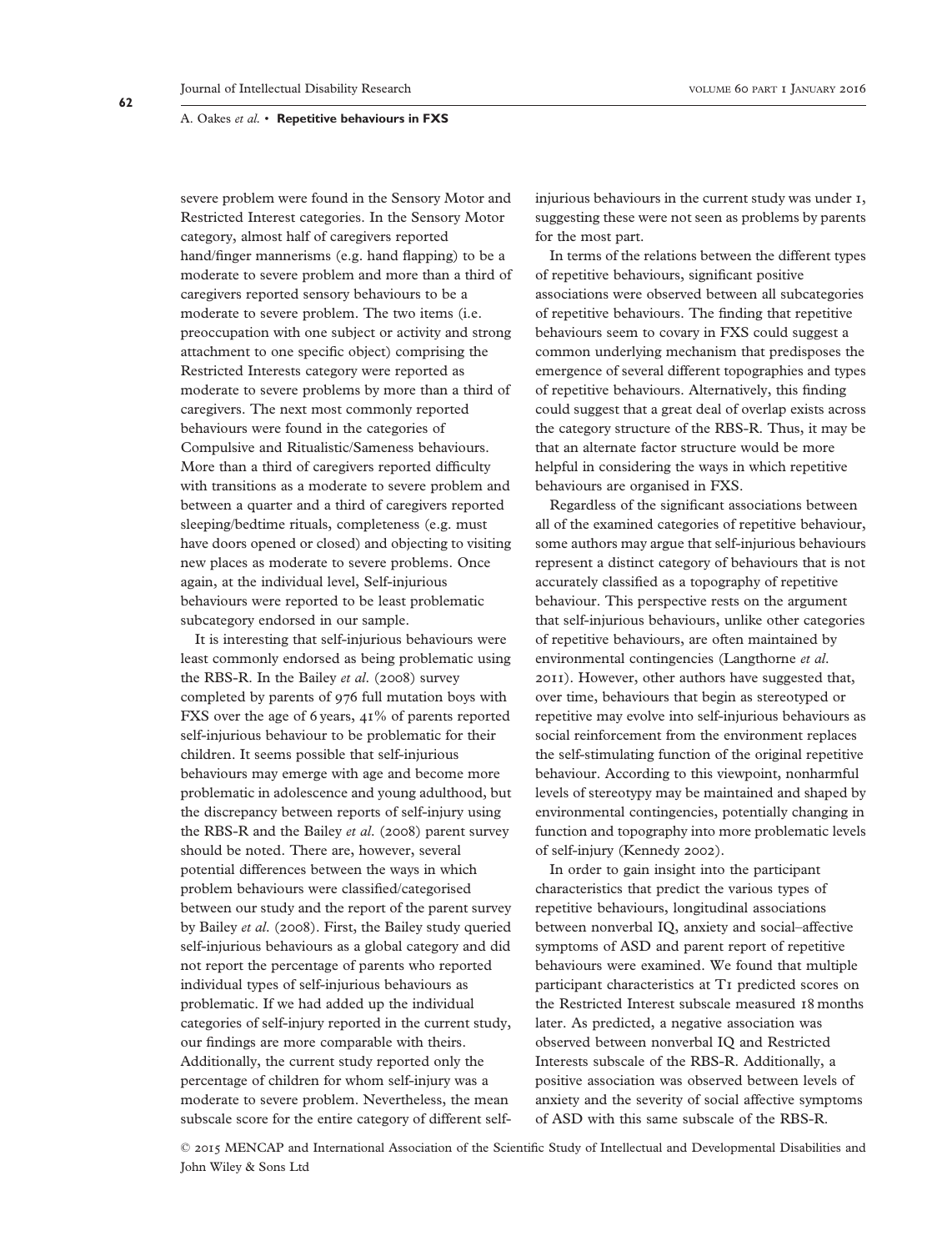Finally, anxiety was also positively associated with scores on the Compulsive and Ritualistic/Sameness subscales at T<sub>2</sub>.

These predictive associations suggest that multiple types of repetitive behaviours may be driven by the presence of anxiety in boys with FXS. In particular, our data suggest that, for these young boys with FXS, high levels of anxiety are associated with increased difficulty with compulsive behaviours, restricted interests and ritualistic behaviours. It may be that these behaviours are serving as coping mechanisms to deal with heightened levels of anxiety; that is, when an individual is experiencing high levels of anxiety, engaging in repetitive behaviours (e.g. talking about a favourite topic of conversation and preoccupation with moving a favourite object in a repetitive or ritualistic fashion) may alleviate the physiological arousal associated with anxiety. As a result of engaging in these types of repetitive behaviours, the child may spend less time actively exploring or attending to the environment, thereby negatively impacting opportunities to learn from ongoing experiences. Our findings suggest that treating symptoms of anxiety may lead to the reduction of repetitive behaviours in FXS.

Limitations in nonverbal cognition and impairments in social communication were also observed to be predictively associated with a higher degree of restricted interests in young boys with FXS. Research indicates that more severe limitations in cognitive ability are a risk factor for high levels of repetitive behaviours (McClintock et al. 2003). Additionally, it would be reasonable to speculate that children who are preoccupied with strong and allencompassing nonsocial interests would be less open to responding to the social bids of interactive partners and in learning from these social encounters. In addition, severity of ASD symptomatology is negatively associated with nonverbal IQ in FXS (Lewis et al. 2006). Thus, the relationship between social impairment as measured by the ADOS and restricted interests as measured by the RBS-R may be mediated by the shared variance of these child characteristics with nonverbal IQ. It should be mentioned that the negative association found between nonverbal IQ and restricted interests has not been reported for boys with nonsyndromic ASD who, on average, have higher levels of nonverbal cognitive ability than do same-aged boys with FXS (Bishop

et al. 2006; Szatmari et al. 2006). This finding suggests that, although restricted interests are a core symptom present in children with ASD regardless of their cognitive level, restricted interests in children with FXS may be, in part, the result of higher levels of cognitive impairment.

#### Limitations

As with all correlational studies, it is not possible to determine the direction of causality or to rule out the possibility that unmeasured variables explain the resultant patterns of associations. The relatively small sample precluded us from conducting a multiple regression analysis that could simultaneously evaluate the unique contribution of each potential predictor. Additionally, we did not administer the RBS-R at the initial T1 visit, which would have allowed us to examine changes in the level of repetitive behaviours over time and, additionally, to control for the level of repetitive behaviours at T1. In addition, as the present study did not include a comparison group of individuals with other neurodevelopmental disorders (e.g. ASD or Down syndrome), we are unable to determine the extent to which the observed pattern of findings is specific to FXS. Finally, as mentioned earlier, all participants in the current study were required to use speech as their primary means of communication. This inclusionary criterion for the current study, which required that participants use three word phrases on a daily basis, may have resulted in a sample that was not representative of the population of boys with FXS and may account for the lower levels and reduced severity of self-injurious behaviours in our sample.

## Future directions

Taken as a whole, these results contribute to the literature examining profiles and predictors of repetitive behaviours in FXS, the leading inherited cause of ID. Future research should focus on identifying additional child and environmental characteristics that may have a causal relationship with repetitive behaviours. Candidate variables include executive functioning, attention, arousal, sensory processing and levels of fragile X mental retardation protein, the protein which is implicated in neurological functioning in FXS.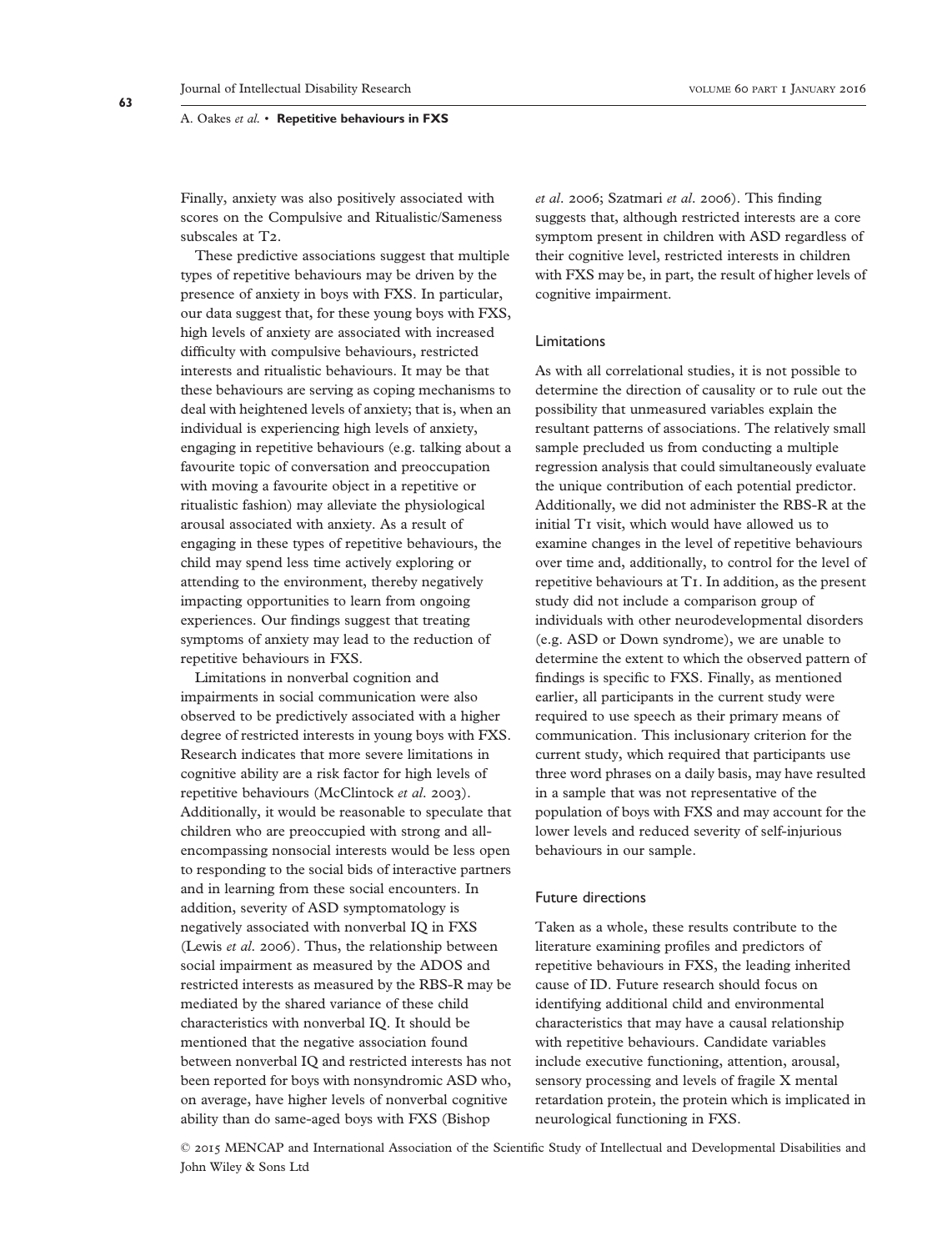Research should also be directed towards examining whether these same or different variables influence the emergence of repetitive behaviours in children with nonsyndromic ASD and how profiles of affectedness differ between these two disorders. A direct between-group comparison utilising a sample of boys with nonsyndromic ASD (i.e. children who meet the criteria for an ASD diagnosis but for whom a diagnosis of the FXS full mutation has been ruled out) could provide insights into possible differences in the profile of repetitive behaviours. Additionally, such a comparison would inform our understanding of the strengths of association between child characteristics and the presence of repetitive behaviours, providing insights into similarities and differences in causal mechanisms. This line of research is especially pertinent given ongoing efforts to develop targeted pharmacological and behavioural treatments for individuals with neurodevelopmental disorders as it may not be the case that treatments designed to address repetitive behaviours in children with nonsyndromic ASD will be equally effective for children with FXS (Hall et al. 2010).

As mentioned previously, there are many approaches to the measurement of repetitive behaviours in individuals with ID and development disabilities. Researchers have used different measures that have been specifically developed to assess repetitive behaviour (RBS-R; Bodfish et al. 2000; RBQ; Moss et al. 2009) or have used subscales or items from tests developed for other purposes, such as autism diagnosis (i.e. ADI-R; Rutter et al. 2003). Although the present study provides preliminary insights into the presence of repetitive behaviours in FXS, comparing results of different assessments administered to the same sample of individuals with FXS would be a productive direction for future research. Additionally, other researchers have utilised one set of items/behavioural characteristics but have classified these items in different ways depending on factor analyses conducted for specific populations, particularly ASD (e.g. Bishop et al. 2013). It may be that the phenotypic characteristics associated with particular syndromes warrant different organisations of individual topographies of repetitive behaviours as a function of disorder. To date, no FXS-specific factor analyses have been conducted on any measure of repetitive behaviours.

Finally, measures of repetitive behaviours vary in terms of their focus on frequency of behaviours and severity of behaviours or may collapse both dimensions into a single rating scale. More work is needed to examine both frequency and severity of repetitive behaviours independently and the extent to which either of these factors interferes with day-to-day functioning.

### Acknowledgements

This research was supported by NIH grant R01 HD054764 and U54 HD079125 from the Eunice Kennedy Shriver National Institute of Child Health and Human Development. A portion of the results from the current study was presented at the 2012 International Fragile X conference. We would like to thank the parents and children who participated in this study. We would also like to thank the following individuals who contributed to the collection of data reported in this paper: Sara Kover, Eileen Haebig, Claire Hauser, Sara Lifson, David Benjamin, Susan Harris, Beth Goodlin-Jones and Cecilia Compton.

# **References**

- Abbeduto L., Brady N. & Kover S. T. (2007) Language development and fragile X syndrome: profiles, syndromespecificity, and within-syndrome differences. Mental Retardation and Developmental Disabilities Research Reviews 13, 36–46.
- Bailey D. B., Raspa M., Olmsted M. & Holiday D. B. (2008) Co-occurring conditions associated with FMR1 gene variations: findings from a national parent survey. American Journal of Medical Genetics Part A 146, 2060–9.
- Baranek G. T., Danko C. D., Skinner M. L., Donald B., Jr., Hatton D. D., Roberts J. E. et al. (2005) Video analysis of sensory-motor features in infants with fragile X syndrome at 9–12 months of age. Journal of Autism and Developmental Disorders 35, 645–56.
- Bell M. V., Hirst M. C., Nakahori Y., MacKinnon R. N., Roche A., Flint T. J. et al. (1991) Physical mapping across the fragile X: hypermethylation and clinical expression of the fragile X syndrome. Cell 64, 861-6.
- Berument S. K., Rutter M., Lord C., Pickles A. & Bailey A. (1999) Autism screening questionnaire: diagnostic validity. British Journal of Psychiatry 175, 444-51.
- Bishop S. L., Hus V., Duncan A., Huerta M., Gotham K., Pickles A. et al. (2013) Subcategories of restricted and repetitive behaviors in children with autism spectrum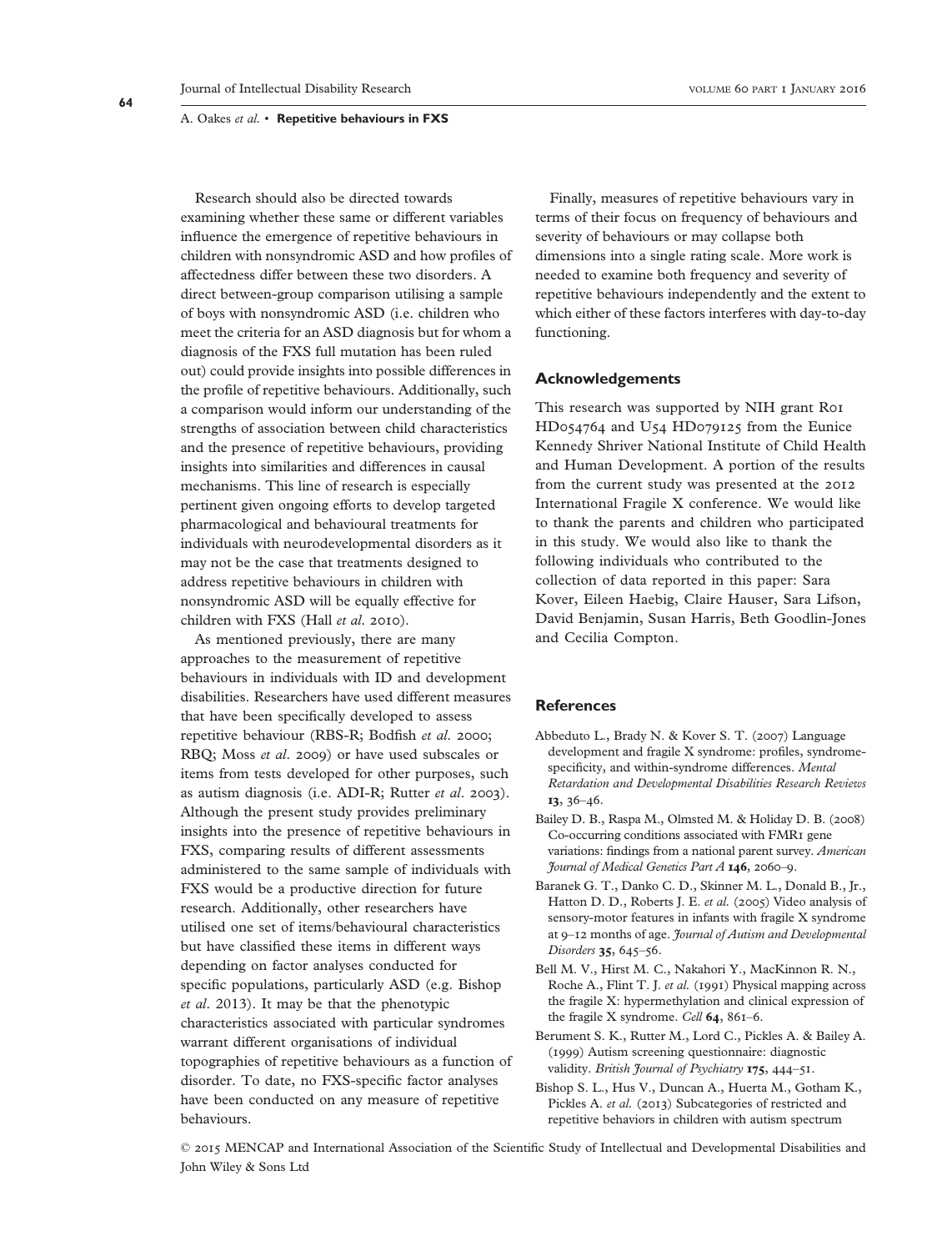disorders. Journal of Autism and Developmental Disorders 43, 1287–97. DOI: 10.1007/s10803-012-1671-0.

Bishop S. L., Richler J. & Lord C. (2006) Association between restricted and repetitive behaviors and nonverbal IQ in children with autism spectrum disorders. Child Neuropsychology 12, 247–67.

Bodfish J. W., Symons F. J., Parker D. E. & Lewis M. H. (2000) Varieties of repetitive behavior in autism: comparisons to mental retardation. Journal of Autism and Developmental Disorders 30, 237–43.

Boyd B. A., McDonough S. G. & Bodfish J. W. (2012) Evidence-based behavioral interventions for repetitive behaviors in autism. Journal of Autism and Developmental Disorders 42, 1236–48.

Centers for Disease Control and Prevention (2011) Fragile X syndrome. Retrieved from [http://www.cdc.gov/Features/](http://www.cdc.gov/Features/FragileX/) [FragileX/](http://www.cdc.gov/Features/FragileX/).

- Cordiero L., Ballinger E., Hagerman R. J. & Hessl D. (2011) Clinical assessment of DSM-IV anxiety disorders in fragile X syndrome: prevalence and characterization. Journal of Neurodevelopmental Disorders 3, 57–67.
- Crawford D. C., Acuna J. M. & Sherman S. L. (2001) FMR1 and the fragile X syndrome: human genome epidemiology review. Genetics in Medicine 3, 359–71.

Edwards M. J., Lang A. E. & Bhatia K. P. (2012) Stereotypies: a critical appraisal and suggestion of a clinically useful definition. Movement Disorders 27, 179–85.

Esbensen A. J., Rojahn J., Aman M. G. & Ruedrich S. (2003) Reliability and validity of an assessment instrument for anxiety, depression, and mood among individuals with mental retardation. Journal of Autism and Developmental Disorders 33, 617–29.

Evans D. W., Leckman J. F., Carter A., Reznick J. S., Henshaw D., King R. A. et al. (1997) Ritual, habit, and perfectionism: the prevalence and development of compulsive-like behavior in normal young children. Child Development 68, 58–68.

Gabriels R. L., Cuccaro M. L., Hill D. E., Ivers B. J. & Goldson E. (2005) Repetitive behaviors in autism: relationships with associated clinical features. Research in Developmental Disabilities 26, 169–81.

Gallagher A. & Hallahan B. (2012) Fragile X-associated disorders: a clinical overview. *Journal of Neurology* 259, 401–13.

Gotham K., Pickles A. & Lord C. (2009) Standardizing ADOS scores for a measure of severity in autism spectrum disorders. Journal of Autism and Developmental Disorders 39, 693–705.

Hagerman R. J. (2002) The physical and behavioral phenotype. In: Fragile X Syndrome: Diagnosis, Treatment, and Research (eds R. J. Hagerman & P. J. Hagerman), third edn, pp. 206–48. Johns Hopkins University Press, Baltimore, MD.

Hagerman R. J. (2006) Lessons from fragile X regarding neurobiology, autism, and neurodegeneration. *Journal of* Developmental & Behavioral Pediatrics 27, 63–74.

Hall S. S., Lightbody A. A., Hirt M., Rezvani A. & Reiss A. L. (2010) Autism in fragile X syndrome: a category mistake. Journal of the American Academy of Child & Adolescent Psychiatry 49, 921–33.

Hall S. S., Lightbody A. A., McCarthy B. E., Parker K. J. & Reiss A. L. (2012) Effects of intranasal oxytocin on social anxiety in males with fragile X syndrome. Psychoneuroendrocrinology 37, 509–18.

Hall S. S., Lightbody A. A. & Reiss A. L. (2008) Compulsive, self-injurious, and autistic behavior in children and adolescents with fragile X syndrome. American Journal of Mental Retardation 113, 44-53.

Harris S., Hessl D., Goodlin-Jones B., Ferranti J., Bacalman S., Barbato I. et al. (2008) Autism profiles of males with fragile X syndrome. American Journal on Mental Retardation 113, 427-38.

Harrop C., McConachie H., Emsley R., Leadbitter K., Green J. & PACT Consortium (2014) Restricted and repetitive behaviors in autism spectrum disorders and typical development: cross-sectional and longitudinal comparisons. Journal of Autism and Developmental Disorders 44, 1207–19.

Hessl D., Nguyen D. V., Green C., Chavez A., Tassone F., Hagerman R. J. et al. (2009) A solution to limitations of cognitive testing in children with intellectual disabilities: the case of fragile X syndrome. Journal of Neurodevelopmental Disorders 1, 33–45.

Hessl D., Tassone F., Cordeiro L., Koldewyn K., McCormick C., Green C. et al. (2008) Brief report: aggression and stereotypic behavior in males with fragile X syndrome – moderating secondary genes in a "single gene" disorder. Journal of Autism and Developmental Disorders 38, 184-9.

Hus V., Gotham K. & Lord C. (2012) Standardizing ADOS domain scores: separating severity of social affect and restricted and repetitive behaviors. Journal of Autism and Developmental Disorders 44, 2400–12.

Jennings K. D. (2002) Mastery motivation and the formation of self-concept from infancy through early. Mastery Motivation: Children's Investigation, Persistence and Development 36.

Kau A. S. M., Tierney E., Bukelis I., Stump M. H., Kates W. R., Trescher W. H. et al. (2004) Social behavior profile in young males with fragile X syndrome: characteristics and specificity. American Journal of Medical Genetics 126A, 9–17.

Kennedy C. H. (2002) Evolution of stereotypy into selfinjury. In: Self-injurious Behavior: Gene Brain–behavior Relationships (eds S. R. Schroeder, M. L. Oster-Granite & T. Thompson), pp. 133–43. American Psychological Association, Washington, DC.

Kopp C. B. (1982) Antecedents of self-regulation: a developmental perspective. Developmental Psychology 18, 199.

Kover S. T., Haebig E., Oakes A., McDuffie A., Hagerman R. J. & Abbeduto L. (2014) Sentence comprehension in boys with autism spectrum disorder. American Journal of Speech-Language Pathology 23, 385-94.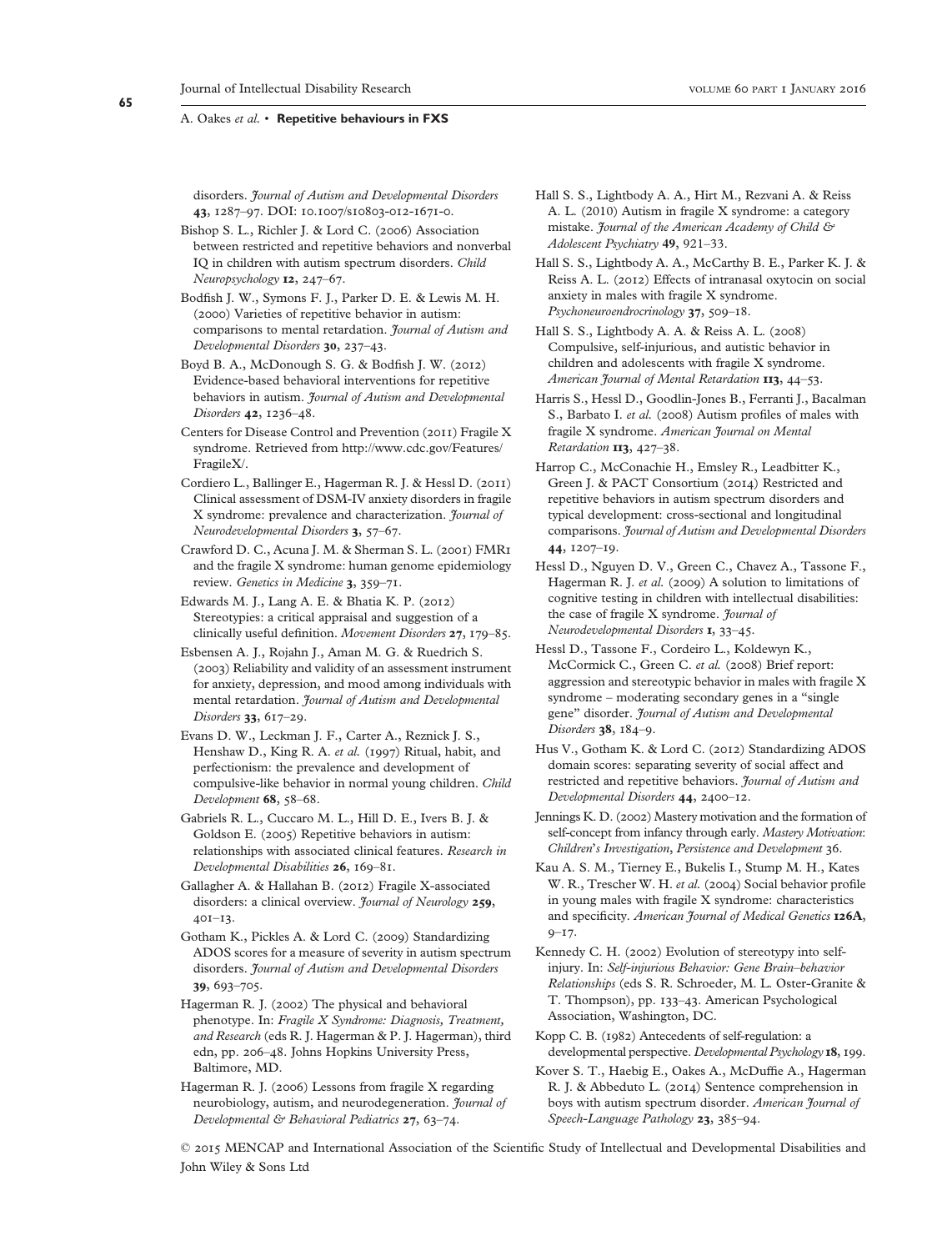Kover S. T., Pierpont E. I., Kim J. S., Brown W. T. & Abbeduto L. (2013) A neurodevelopmental perspective on the acquisition of nonverbal cognitive skills in adolescents with fragile X Syndrome. Developmental Neuropsychology 38, 445–60.

Lam K. & Aman M. G. (2007) The repetitive behavior scalerevised: independent validation in individuals with autism spectrum disorders. Journal of Autism and Developmental Disorders 37, 855-66.

- Langthorne P., McGill P., O'Reilly M. F., Lang R., Machalicek W., Chan J. M. et al. (2011) Examining the function of problem behavior in fragile X syndrome: preliminary experimental analysis. American Journal of Intellectual and Developmental Disabilities **116**, 65-80.
- Leekam S. R., Prior M. R. & Uljarevic M. (2011) Restricted and repetitive behaviors in autism spectrum disorders: a review of research in the last decade. Psychological Bulletin 137, 562–93.
- Lewis P., Abbeduto L., Murphy M., Richmond E., Giles N., Bruno L. et al. (2006) Cognitive, language and socialcognitive skills of individuals with fragile X syndrome with and without autism. Journal of Intellectual Disability Research 50, 532–45.
- Lewis M. & Kim S. J. (2009) The pathophysiology of restricted repetitive behavior. Journal of Neurodevelopmental Disorders 1, 114–32.
- Lifter K. (2000) Linking assessment to intervention for children with developmental disabilities or at-risk for developmental delay: the developmental play assessment (DPA) instrument. Play Diagnosis and Assessment 2, 228–61.
- Lord C., Rutter M., DiLavore P. & Risi S. (1999) Autism Diagnostic Observation Schedule – Generic. Western Psychological Services, Los Angeles, CA.
- MacDonald R., Green G., Mansfield R., Geckeler A., Gardenier N., Anderson J. et al. (2007) Stereotypy in young children with autism and typically developing children. Research in Developmental Disabilities 28, 266–77.
- McClintock K., Hall S. & Oliver C. (2003) Risk markers associated with challenging behaviours in people with intellectual disabilities: a meta-analytic study. *Journal of* Intellectual Disability Research 47, 405–16.
- McDuffie A., Kover S. T., Abbeduto L., Lewis P. & Brown T. (2012) Profiles of receptive and expressive language abilities in boys with comorbid fragile X syndrome and autism. American Journal on Intellectual and Developmental Disabilities  $II7$ ,  $18-32$ .
- McDuffie A., Kover S. T., Hagerman R. & Abbeduto L. (2013) Investigating word learning in fragile X syndrome: a fast-mapping study. Journal of Autism and Developmental Disorders 43, 1676–91.
- McDuffie A., Thurman A. J., Hagerman R. J. & Abbeduto L. (2015) Symptoms of autism in males with fragile X syndrome: a comparison to nonsyndromic ASD using current ADI-R scores. Journal of Autism and Developmental Disorders 45, 1925–37.
- Miguel E. C., Baer L., Coffey B. J., Rauch S. L., Savage C. R., O'Sullivan R. L. et al. (1997) Phenomenological differences appearing with repetitive behaviours in obsessive–compulsive disorder and Gilles de la Tourette's syndrome. The British Journal of Psychiatry 170, 140-5.
- Mirenda P., Smith I. M., Vaillancourt T., Georgiades S., Duku E., Szatmari P. et al. (2010) Validating the Repetitive Behavior Scale-Revised in young children with autism spectrum disorder. Journal of Autism and Developmental Disorders 40, 1521–30.
- Moss J. & Oliver C. (2008) The Repetitive Behaviour Scale, Manual for Administration and Scorer Interpretation. University of Birmingham, Birmingham.
- Moss J., Oliver C., Arron K., Burbidge C. & Berg K. (2009) The prevalence and phenomenology of repetitive behavior in genetic syndromes. Journal of Autism and Developmental Disorders 39, 572–88.
- Oakes A., Kover S. T. & Abbeduto L. (2013) Language comprehension profiles of young adolescents with fragile X syndrome. American Journal of Speech-Language Pathology 22, 615-26.
- Oostra B. A. & Willemsen R. (2003) A fragile balance: FMR1 expression levels. Human Molecular Genetics 12, 249–57.
- Richler J., Huerta M., Bishop S. L. & Lord C. (2010) Developmental trajectories of restricted and repetitive behaviors and interests in children with autism spectrum disorders. Development and Psychopathology 22, 55-69.
- Roberts J. E., Chapman R. S., Martin G. E. & Moskowitz L. (2008) Language of preschool and school-age children with Down syndrome and fragile X syndrome. In: Speech & Language Development and Intervention in Down Syndrome and Fragile X Syndrome (eds J. E. Roberts, R. S. Chapman & S. F. Warren). Paul H. Brookes, Baltimore, MD.
- Roid G. & Miller L. (1997) Leiter International Performance Scale – Revised. Stoelting, Wood Dale, IL.
- Rutter M., Le Couteur A. & Lord C. (2003) Autism Diagnostic Interview – Revised. Western Psychological Services, Los Angeles, CA.
- Sansone S. M., Schneider A., Bickel E., Berry-Kravis E., Prescott C. & Hessl D. (2014) Improving IQ measurement in intellectual disabilities using true deviation from population norms. *Journal of* Neurodevelopmental Disorders 6, 16.
- Sudhalter V., Cohen I. L., Silverman W. & Wolf-Schein E. G. (1990) Conversational analyses of males with fragile X, Down syndrome, and autism: comparison of the emergence of deviant language. American Journal on Mental Retardation 94, 431–41.
- Symons F. J., Byiers B. J., Raspa M., Bishop E. & Bailey D. B. (2010) Self-injurious behavior and fragile X syndrome: findings from the national fragile X survey. American Journal on Intellectual and Developmental Disabilities 115, 473-81.
- Symons F. J., Clark R. D., Hatton D. D., Skinner M. & Bailey D. B. (2003) Self-injurious behavior in young boys